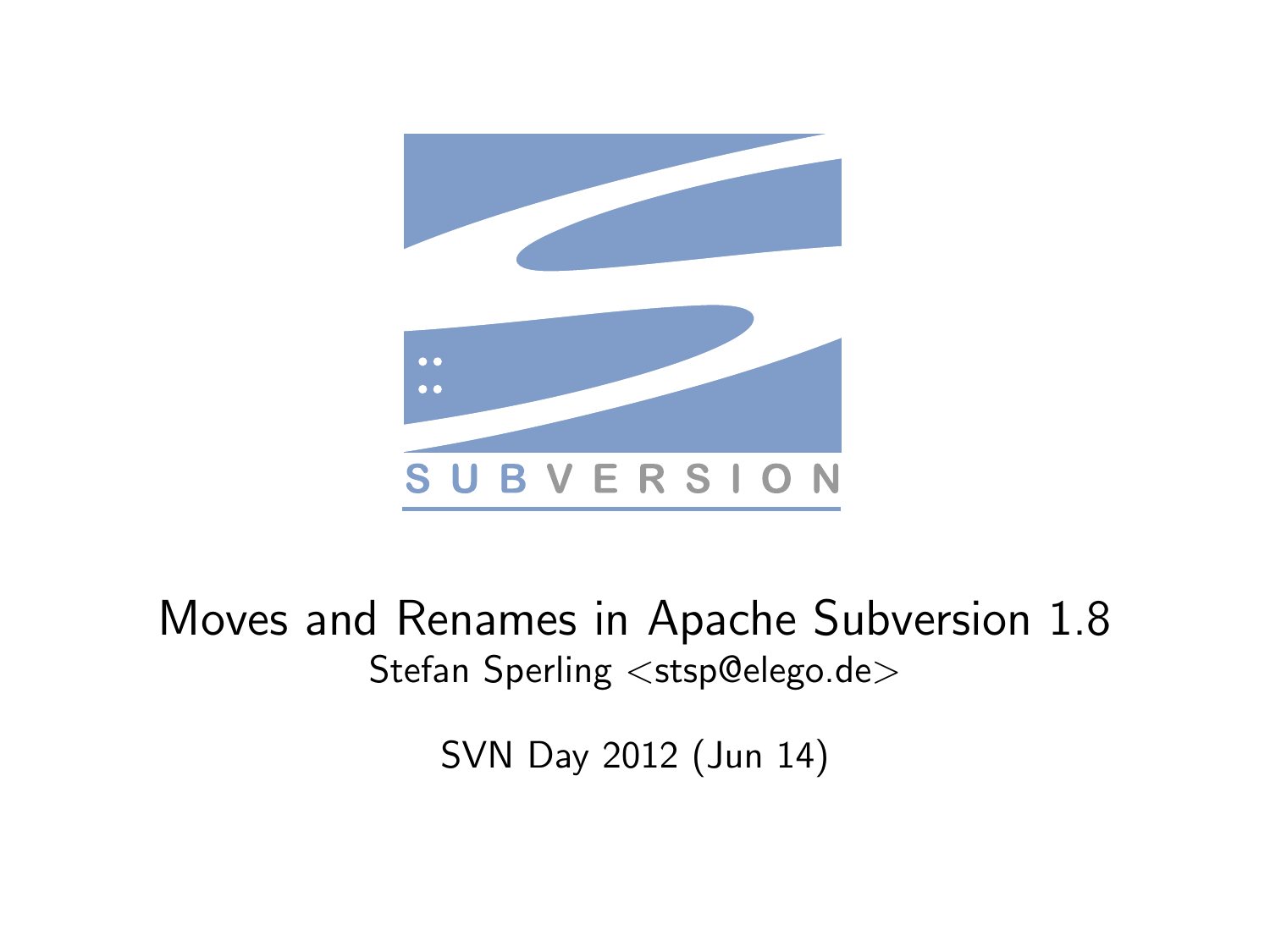

- 'move' is implemented as  $copy + delete$
- In Subversion 1.7 these commands are equivalent: svn move alpha beta svn copy alpha beta; svn delete alpha
- Distinction exists only at the user interface.
- Committing the delete independently from the copy is  $possible \Rightarrow non-atomic$  move which spans multiple revisions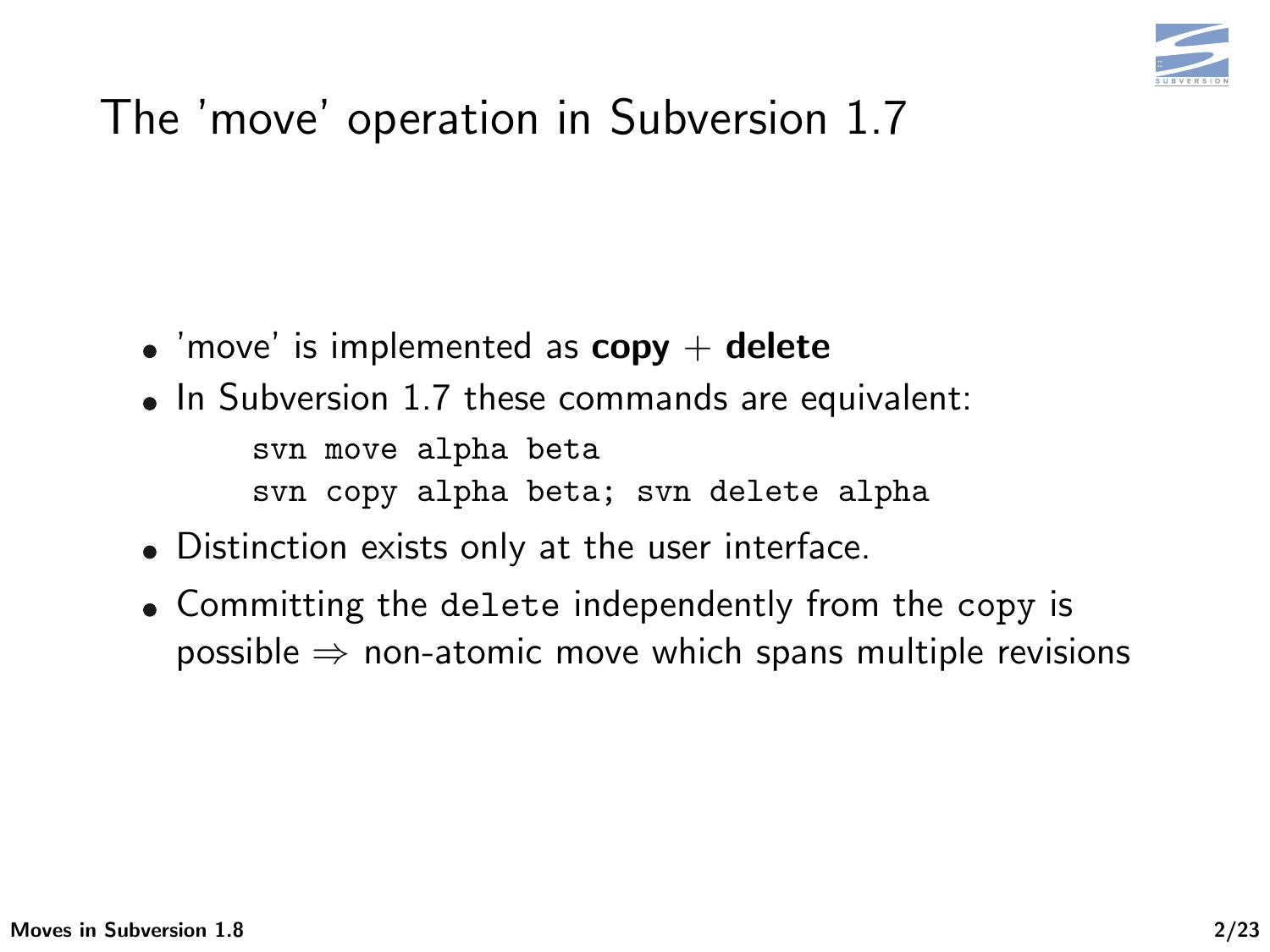

- 'move' as copy+delete works fine for:
	- history tracing during svn log and svn diff
	- . svn update and svn merge if there are no conflicts
- During update/merge with incoming moves:
	- The server sends add and delete events $1$  in any order.
	- The client cannot relate incoming add and delete events.
	- The client detects tree conflicts<sup>2</sup> via delete events only.

 $2$ conflicting changes to the structure of the versioned directory tree

<sup>&</sup>lt;sup>1</sup>This will be fixed eventually, see Hyrum's "Editor  $v2$ " talk.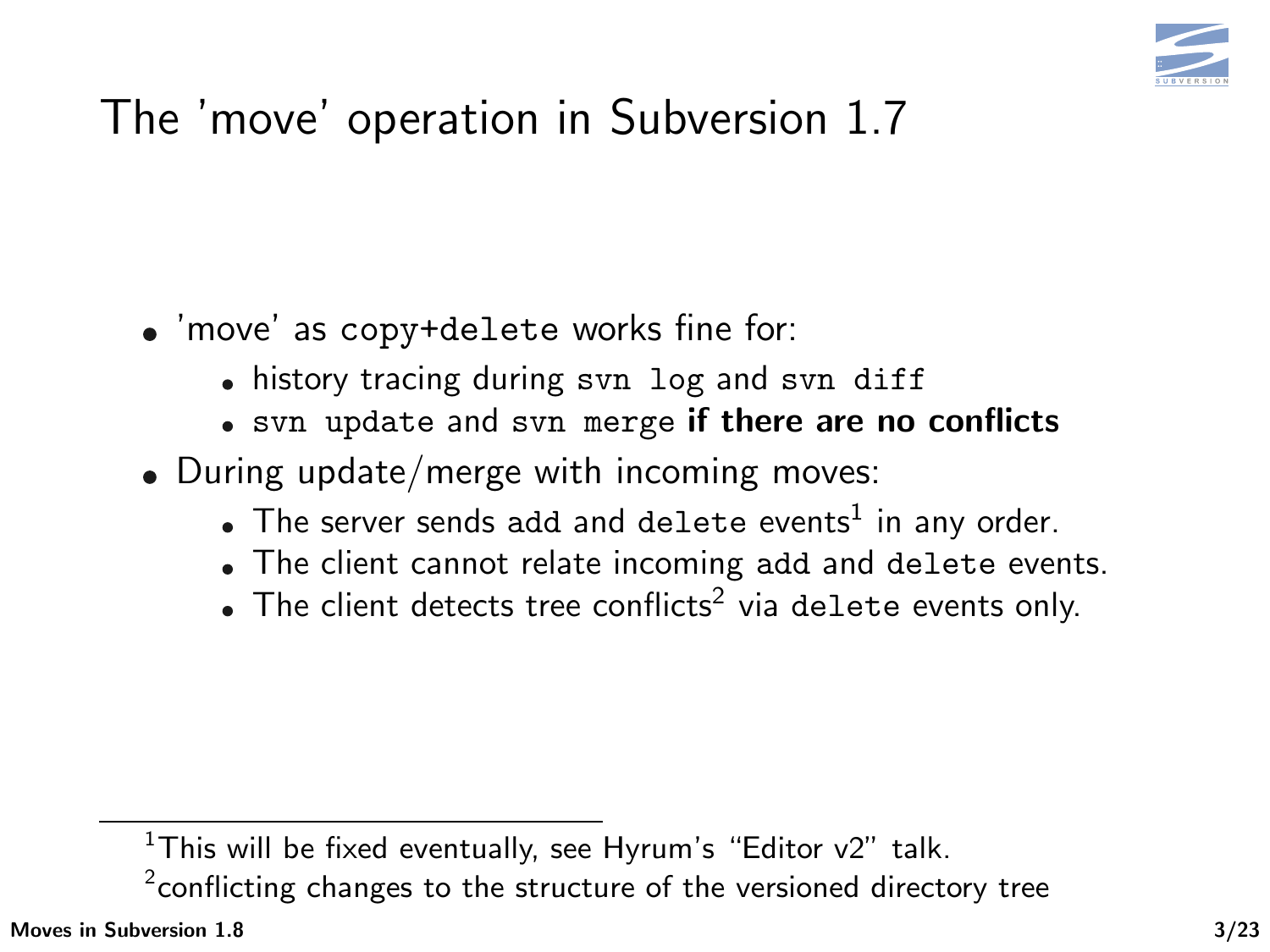

#### Tree-conflicts involving moves

- 1. incoming move vs. local move
- 2. incoming move vs. local delete
- 3. incoming move vs. local edit
- 4. local move vs. incoming move
- 5. local move vs. incoming delete
- 6. local move vs. incoming edit

In all of these cases the copy+delete concept causes problems.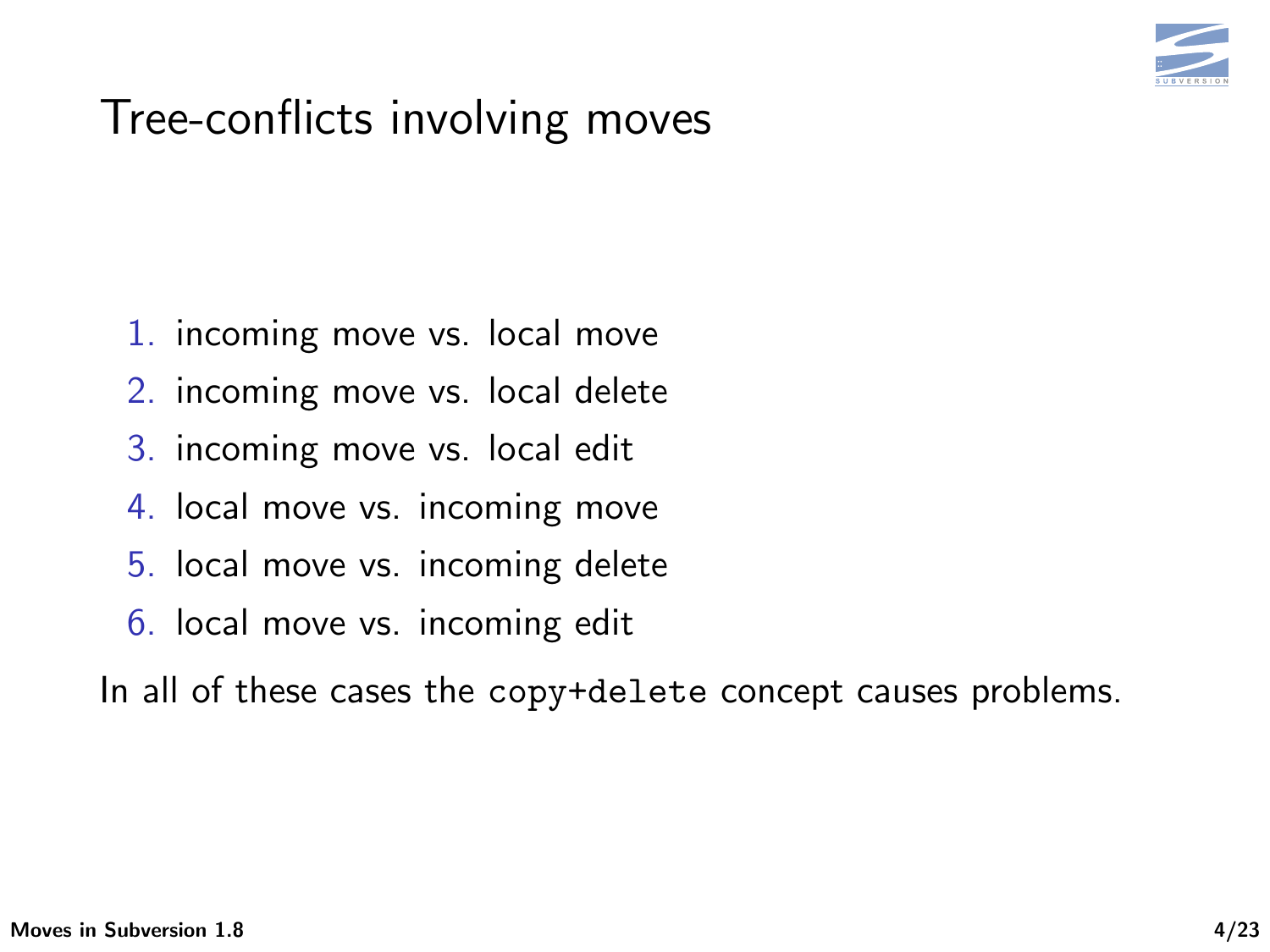

Harry wants to move src/clock.c to lib/clock.c

```
$ svn move src/clock.c lib/clock.c
A lib/clock.c<br>D src/clock.c
          src/clock.c
$ svn status
        lib/clock.c
D src/clock.c
$
```
Sally wants to move src/clock.c to core/clock.c

```
$ svn move src/clock.c core/clock.c
          core/clock.c
D src/clock.c
$ svn status
D src/clock.c<br>A + core/clock.
      core/clock.c
$
```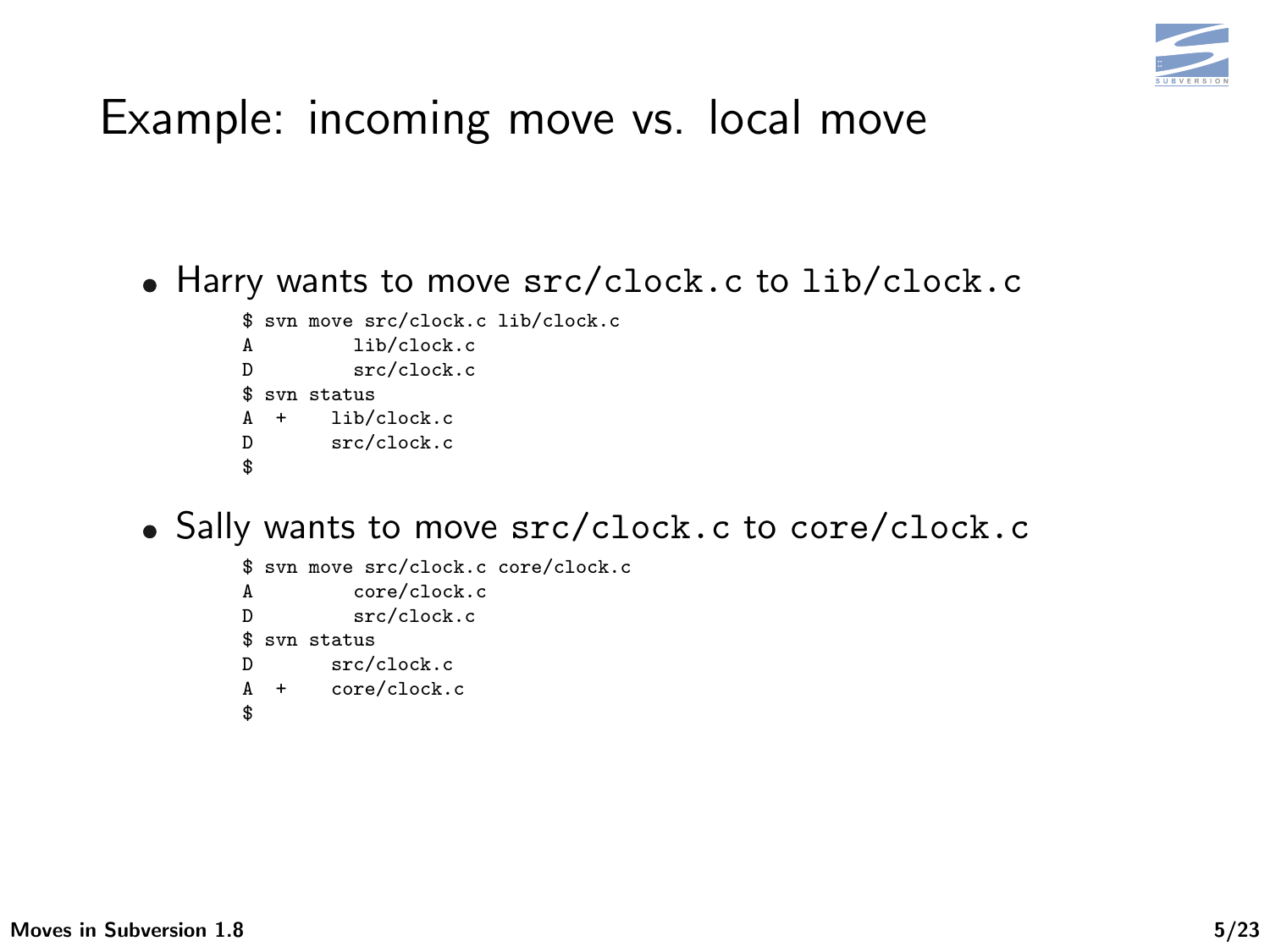

#### Harry commits first

\$ svn commit -m "move clock code into lib/ directory" lib/clock.c<br>src/clock.c Deleting Committed revision 42. \$

• Sally's commit is blocked:

```
$ svn commit -m "move clock code into core/ directory"
Adding core/clock.c<br>Deleting src/clock.c
                src/clock.c
svn: E155011: Commit failed (details follow):
svn: E155011: File 'src/clock.c' is out of date
$
```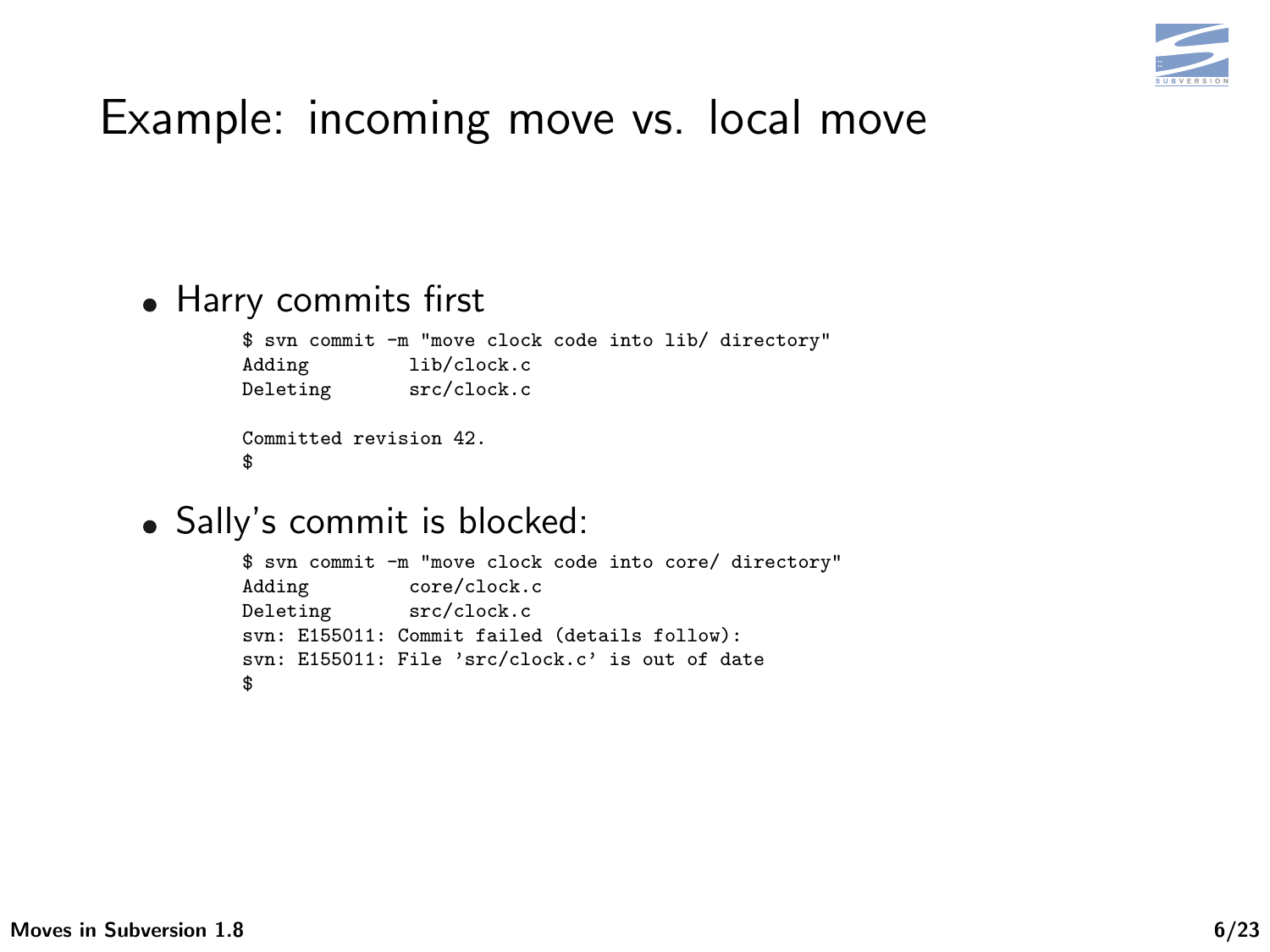

• Sally updates:

```
$ svn update
Updating '.':<br>A lib/cloc
     A lib/clock.c
   C src/clock.c
Updated to revision 42.
Summary of conflicts:
  Tree conflicts: 1
$ svn status
      C src/clock.c
      > local delete, incoming delete upon update
A + core/clock.c
Summary of conflicts:
  Tree conflicts: 1
$
```
- core/clock.c is added to Sally's working copy.
- Conflict described as "incoming delete vs. local delete"!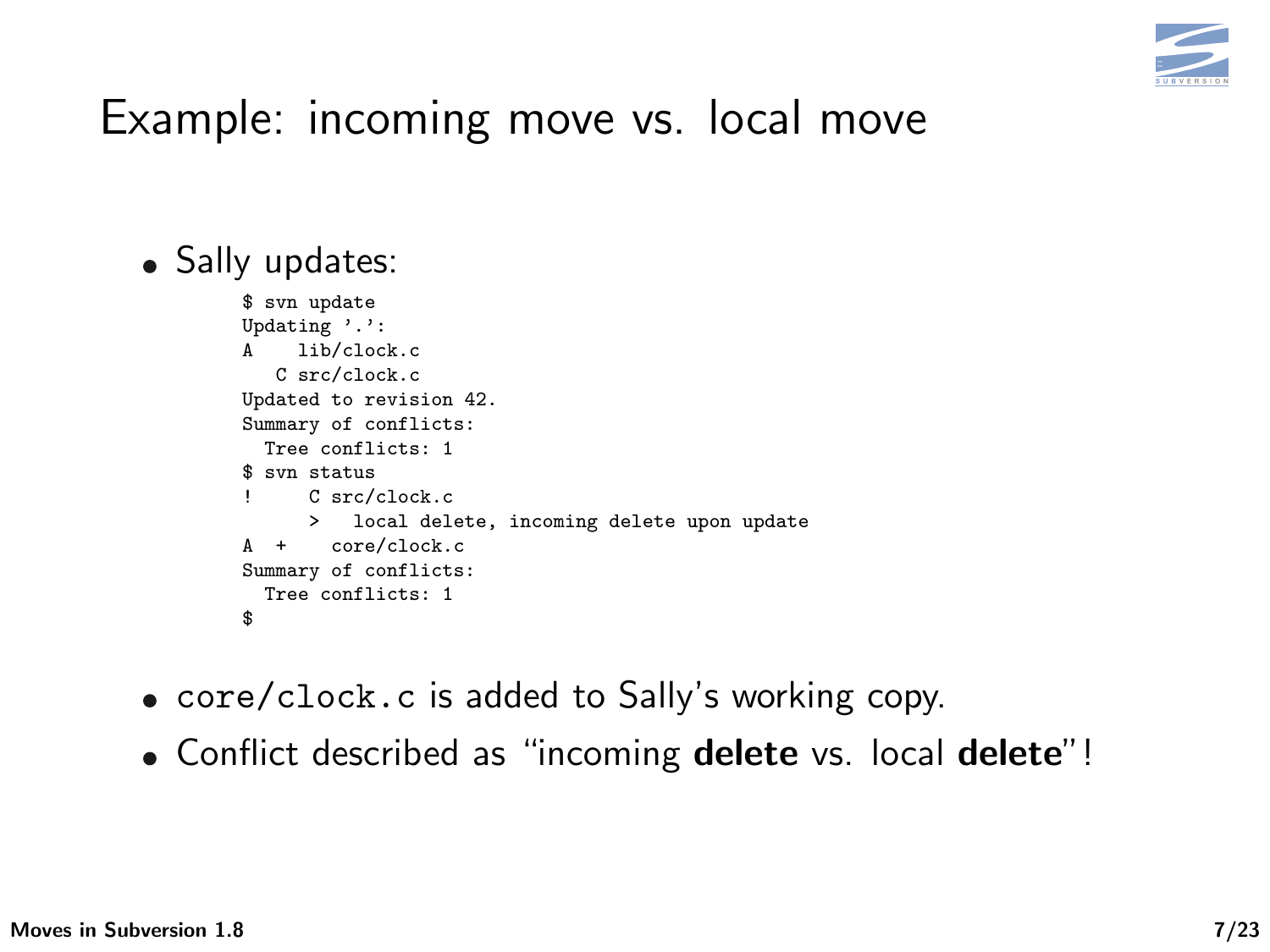

- A "delete vs. delete" conflict is flagged if:
	- 1. Harry and Sally want to move clock.c to different locations
	- 2. Harry and Sally want to delete clock.c
- Case 1 is a conflict; moves are wrongly labelled "delete"
- Case 2 is **not** a conflict but detected as false positive!  $\Rightarrow$  Modelling a move as copy+delete is insufficient.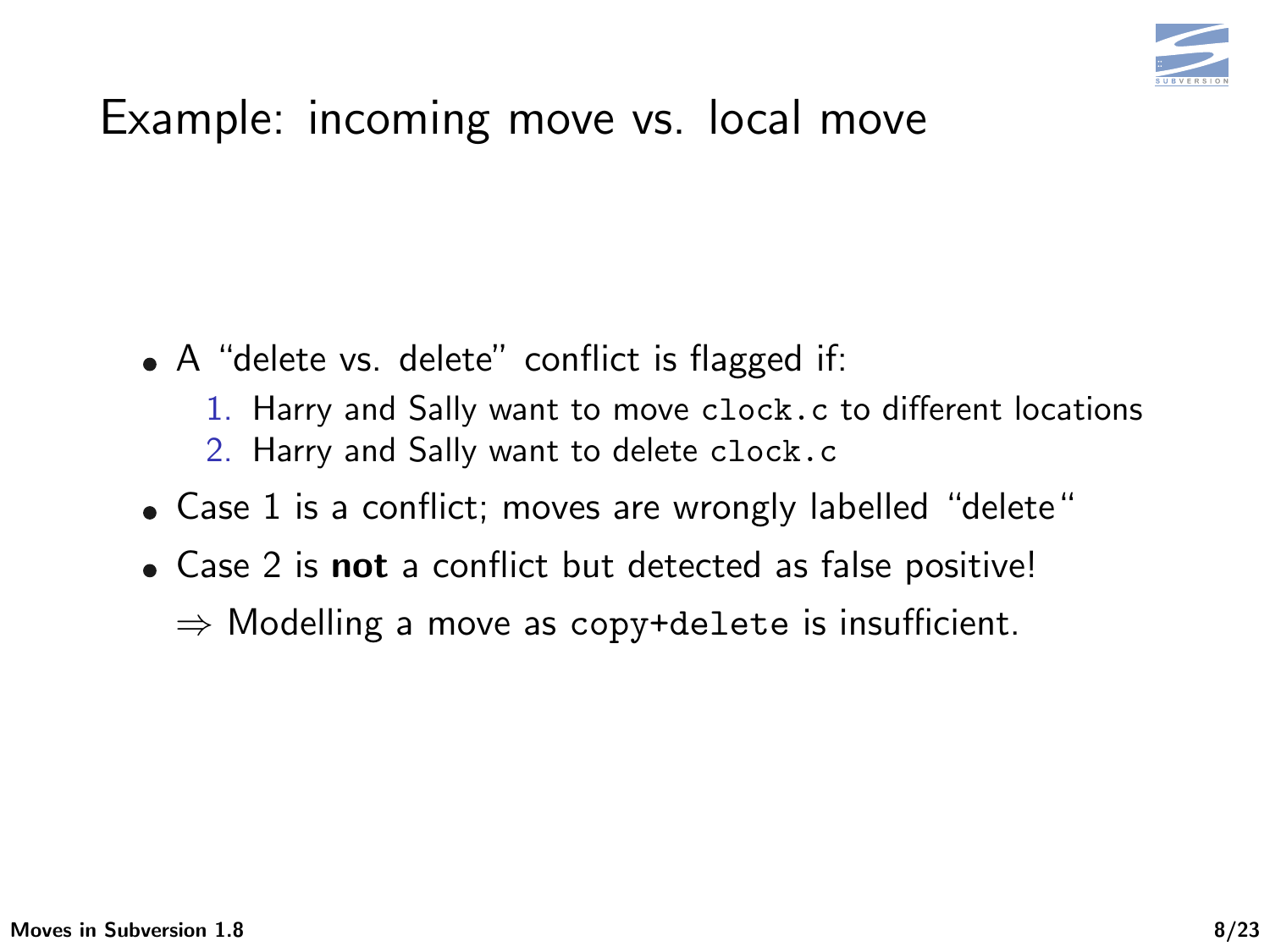

Goals for 1.8.0:

- Improve behaviour for uncommitted moves in working copy.
- Prepare client for "Editor  $v2"$ <sup>3</sup> rename support.

Non-Goals for 1.8.0:

- Improve behaviour for incoming (i.e. committed) moves
- Store renames in repository filesystem

 $3$ See Hyrum's "Editor v2" talk.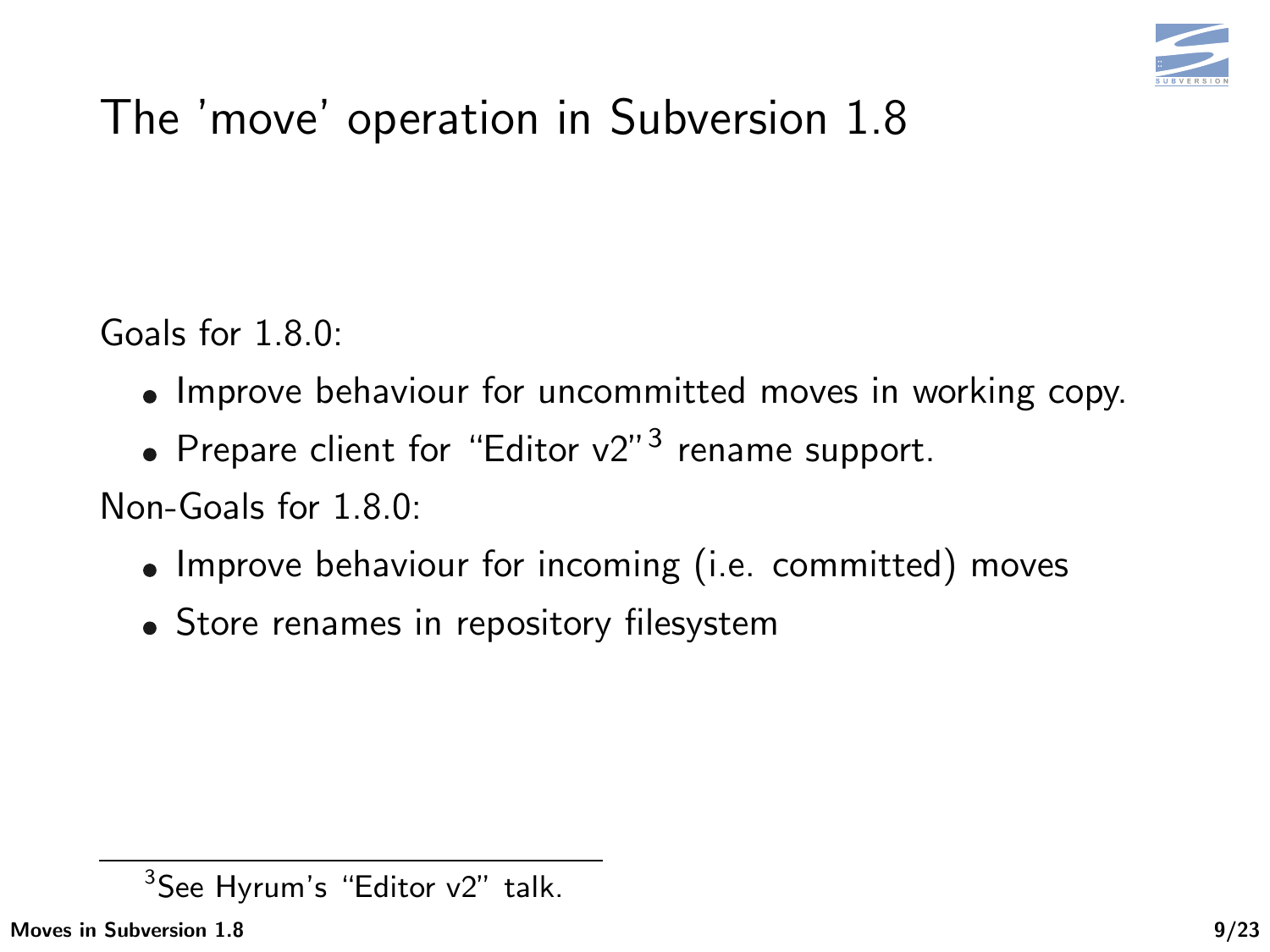

- Keep copy+delete concept but add annotations for moves
- Subversion 1.7 already has appropriate columns in .svn/wc.db SQLite database:
	- moved here column in NODES table (boolean)
	- moved to column in NODES table (relative path) These columns are unused in Subversion 1.7. Subversion 1.8 starts using them.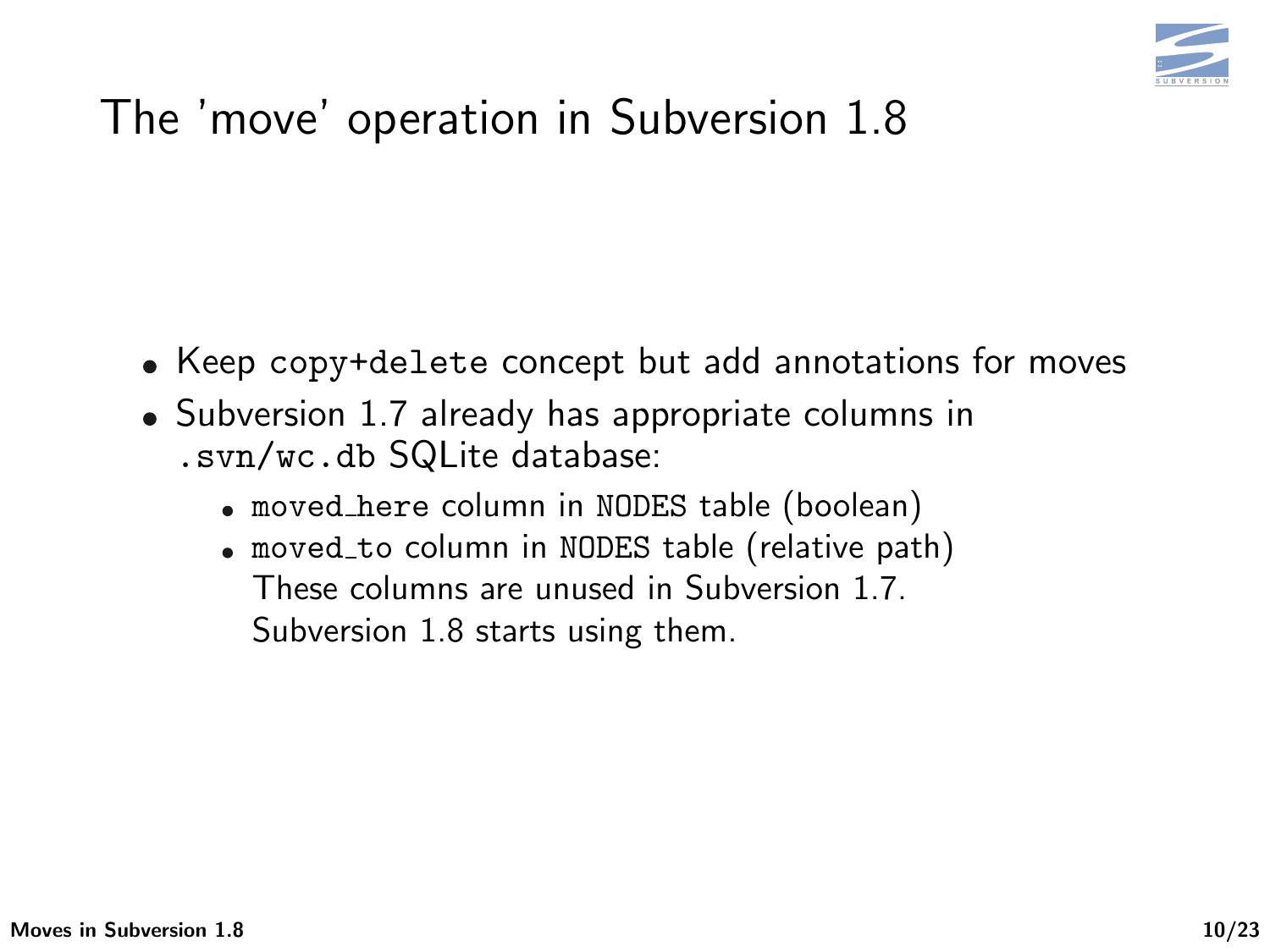

#### The NODES table

Rows describe nodes (files and directories) in the working copy.

| local_relpath | op_depth | presence |
|---------------|----------|----------|
| ۰             |          | normal   |
| src.          |          | normal   |
| src/clock.c   |          | normal   |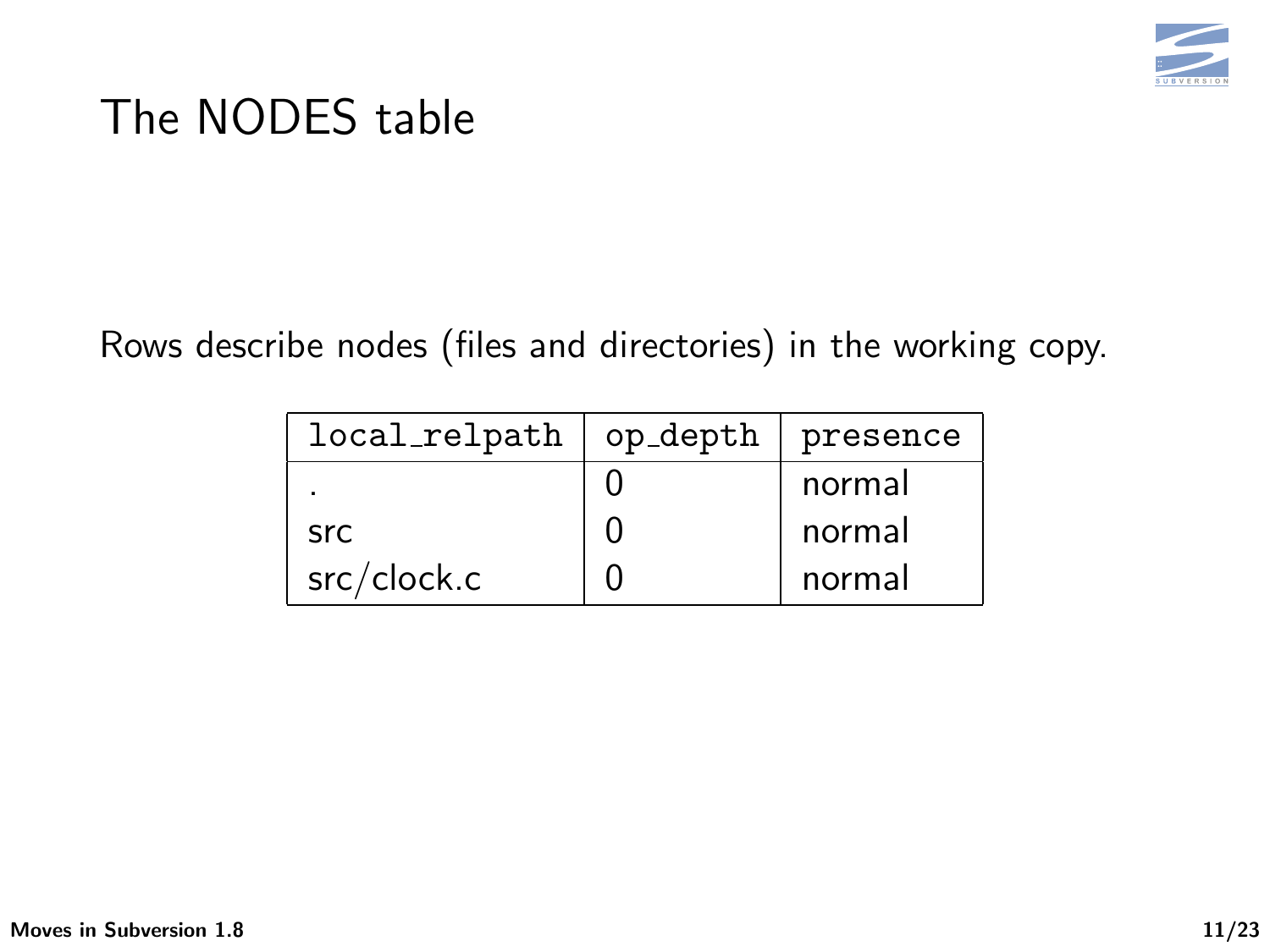

## Understanding "op\_depth"

op depth says at which path component an operation occurred. svn add, delete, and copy add rows with op depth  $>0$ Example: svn remove src  $\leftarrow$  one path component

| local_relpath | op_depth | presence     |                      |
|---------------|----------|--------------|----------------------|
|               |          | normal       |                      |
| <b>SrC</b>    |          | normal       |                      |
| src/clock.c   |          | normal       |                      |
| <b>SrC</b>    |          | base-deleted | $\leftarrow$ new row |
| src/clock.c   |          | base-deleted | $\leftarrow$ new row |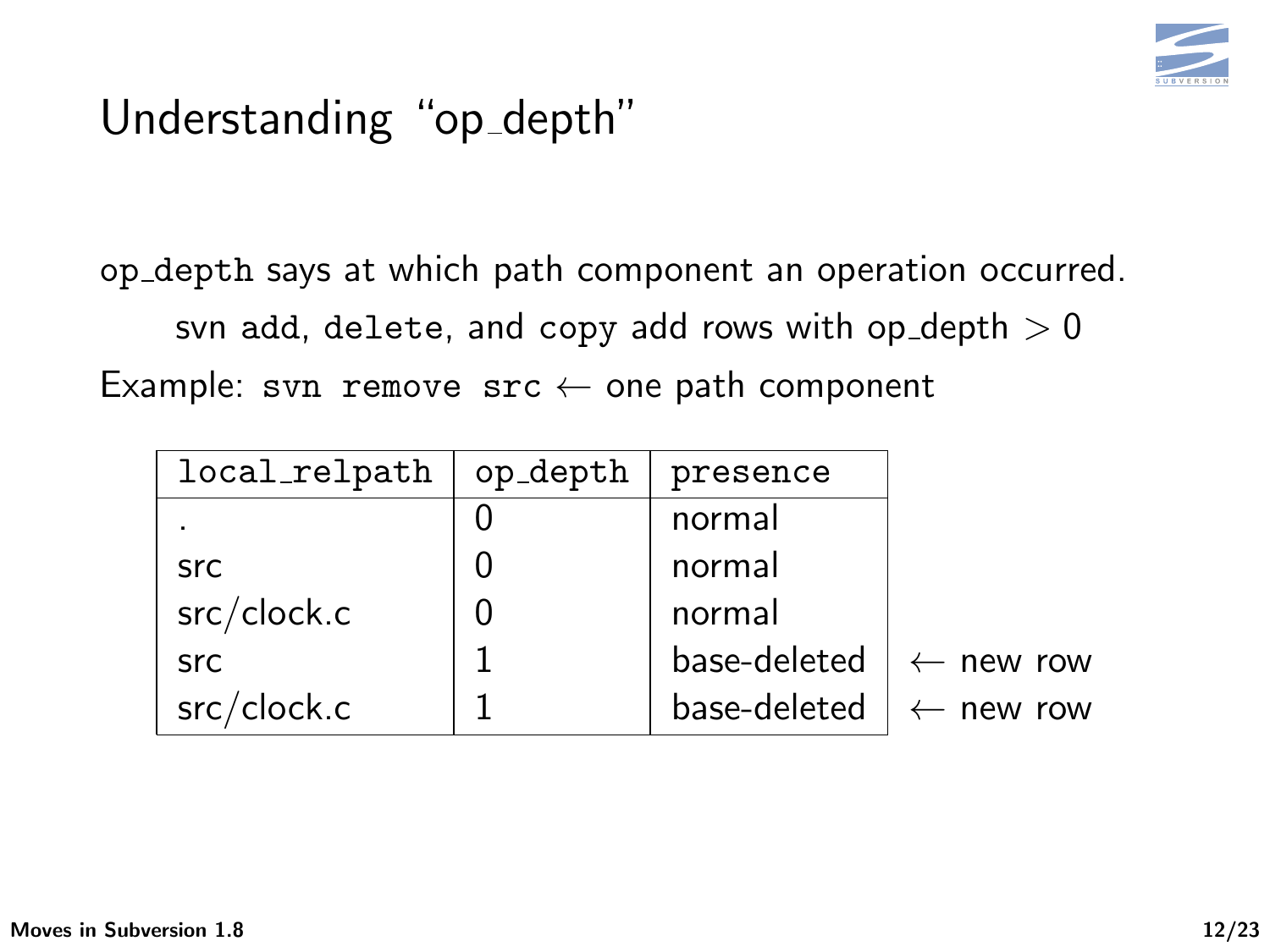

#### How copy+delete is represented

svn copy src/clock.c lib/clock.c svn remove src/clock.c

| local_relpath | op_depth      | presence     |                      |
|---------------|---------------|--------------|----------------------|
|               |               | normal       |                      |
| <b>SrC</b>    |               | normal       |                      |
| src/clock.c   |               | normal       |                      |
| src/clock.c   | $\mathcal{P}$ | base-deleted | $\leftarrow$ new row |
| lib/clock.c   | ာ             | normal       | $\leftarrow$ new row |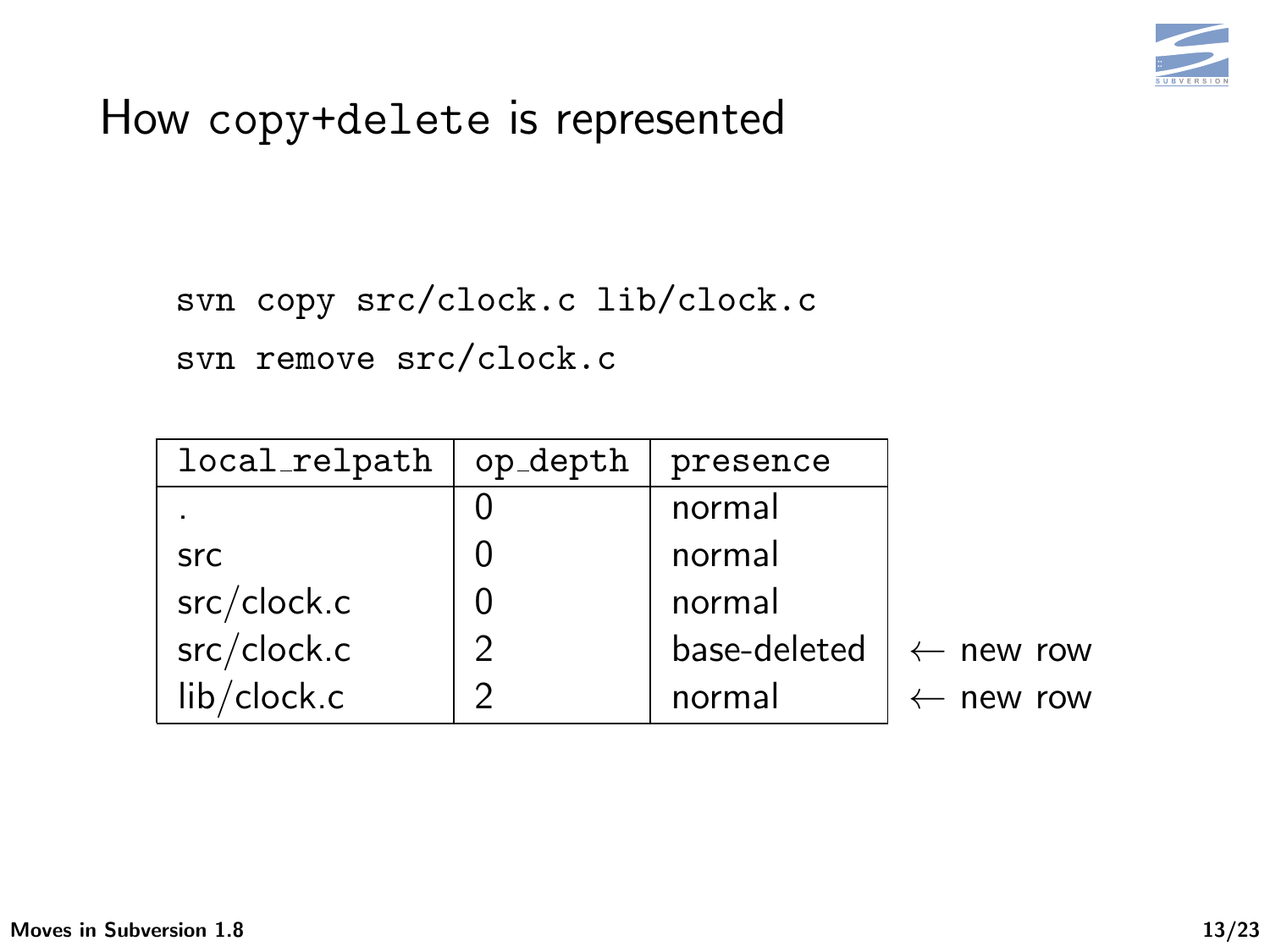

#### New annotations for moves in 1.8

svn move is now different from copy+delete!

svn move src/clock.c lib/src/clock.c

| local_relpath | op_depth | presence     | moved_to    | moved_here |
|---------------|----------|--------------|-------------|------------|
|               |          | normal       |             |            |
| <b>SrC</b>    |          | normal       |             |            |
| src/clock.c   |          | normal       |             |            |
| src/clock.c   |          | base-deleted | lib/clock.c |            |
| lib/clock.c   |          | normal       |             | true       |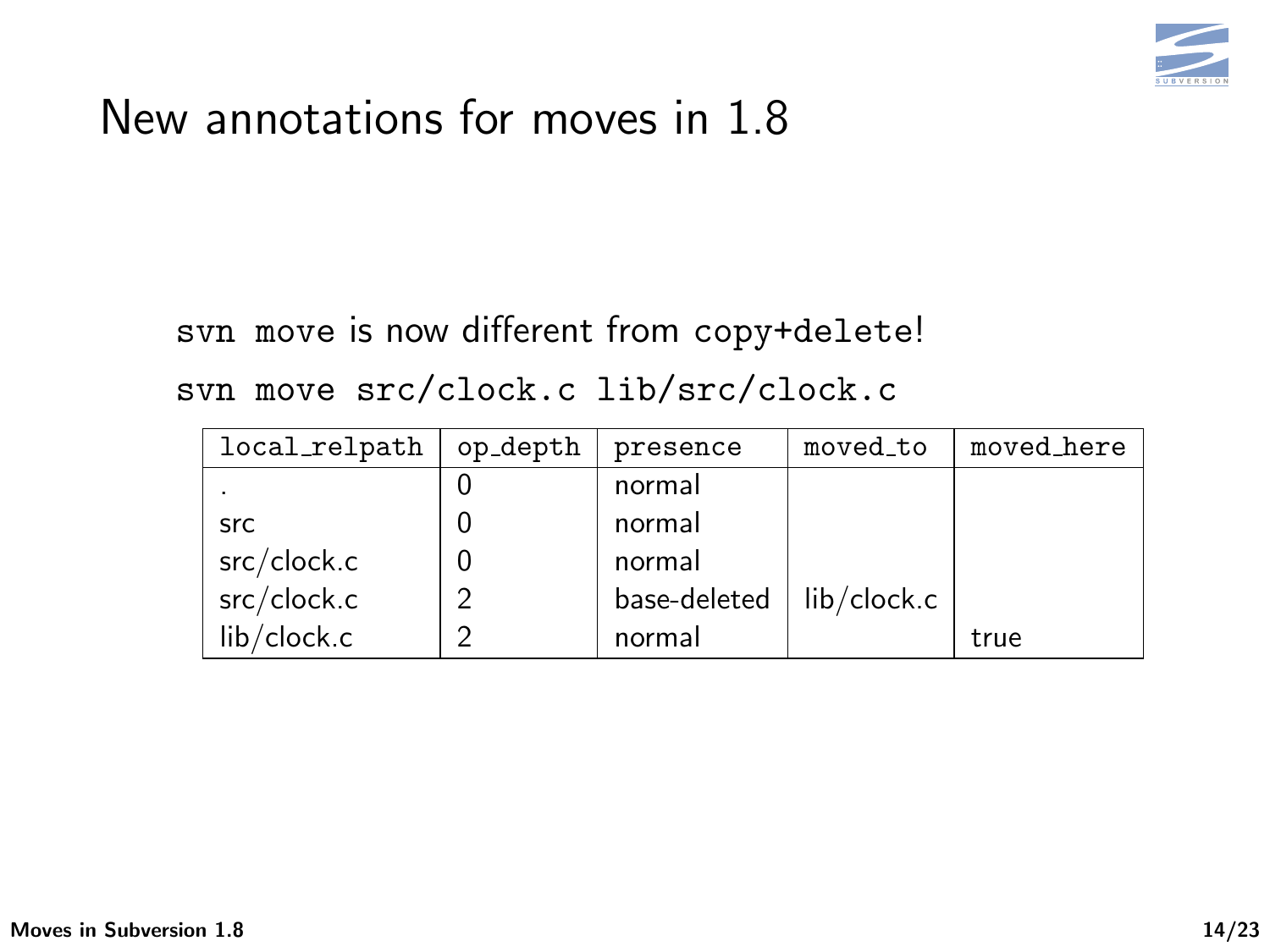

Moves are shown in status output:

|              |     | \$ svn move src/clock.c lib/clock.c |
|--------------|-----|-------------------------------------|
| A            |     | lib/clock.c                         |
| D            |     | src/clock.c                         |
| $$\tilde{}}$ |     | syn status                          |
| A            | $+$ | lib/clock.c                         |
|              |     | > moved from src/clock.c            |
| D            |     | src/clock.c                         |
|              |     | > moved to lib/clock.c              |
|              |     |                                     |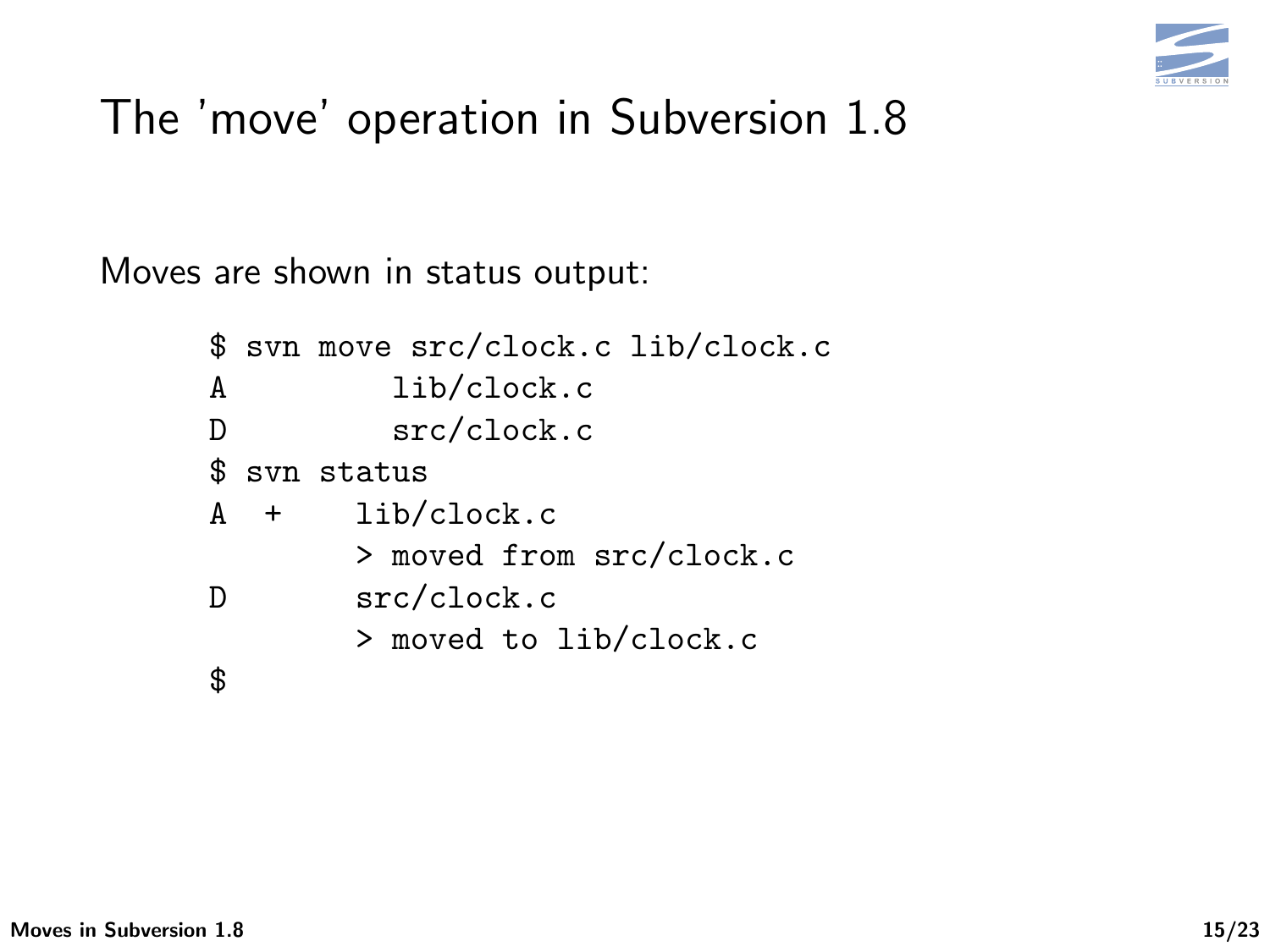

Committing just one half of a move fails:

\$ svn commit src/clock.c -m "partial commit of a move" svn: E200009: Commit failed (details follow): svn: E200009: Cannot commit 'src/clock.c' because it was moved to 'lib/clock.c' which is not part of the commit; both sides of the move must be committed together \$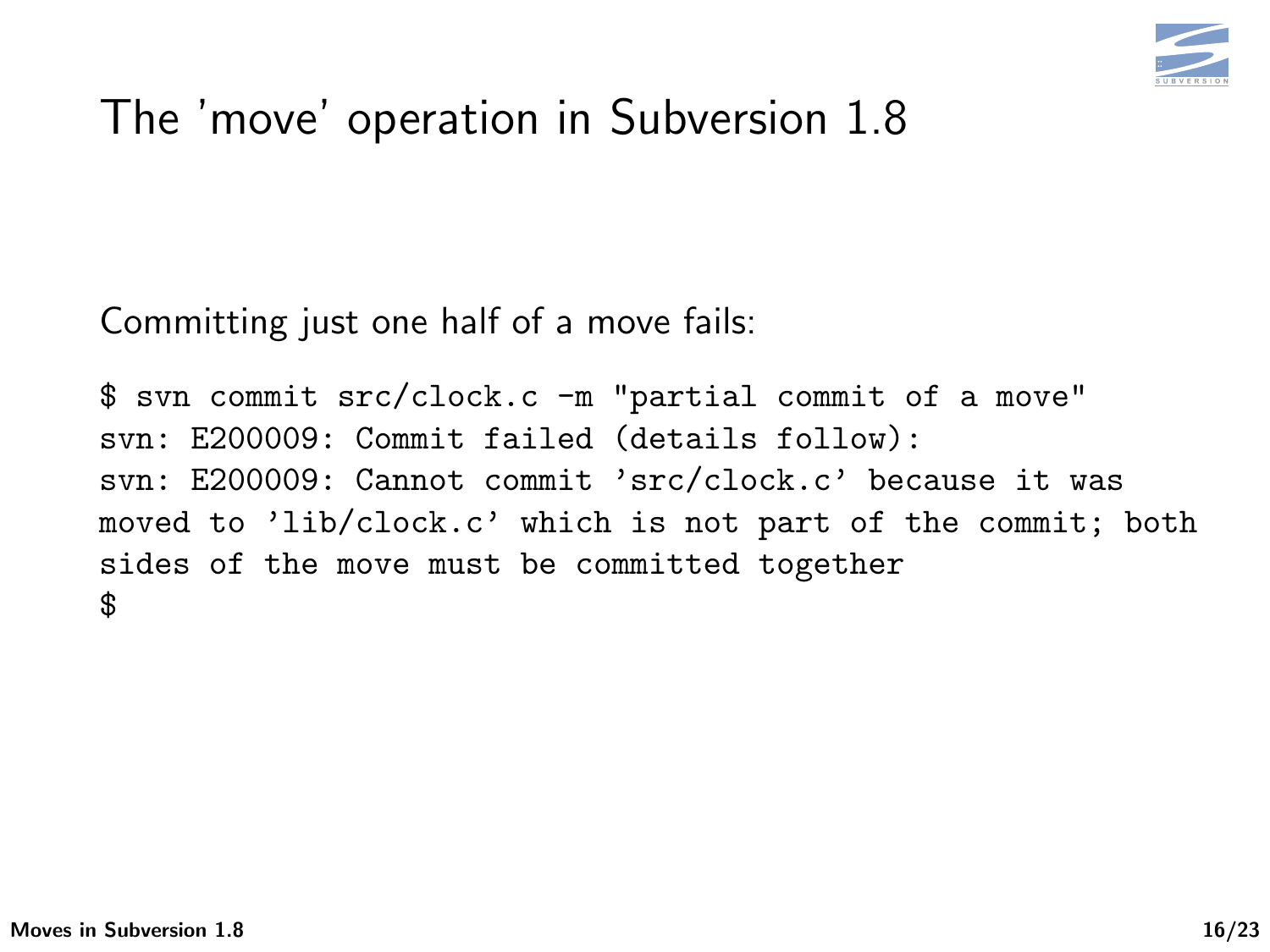

Reverting one half of a move leaves other half as copy or delete

```
$ svn status
A + lib/clock.c
       > moved from src/clock.c
D src/clock.c
       > moved to lib/clock.c
$ svn revert lib/clock.c
Reverted 'lib/clock.c'
$ svn status
D src/clock.c
$
```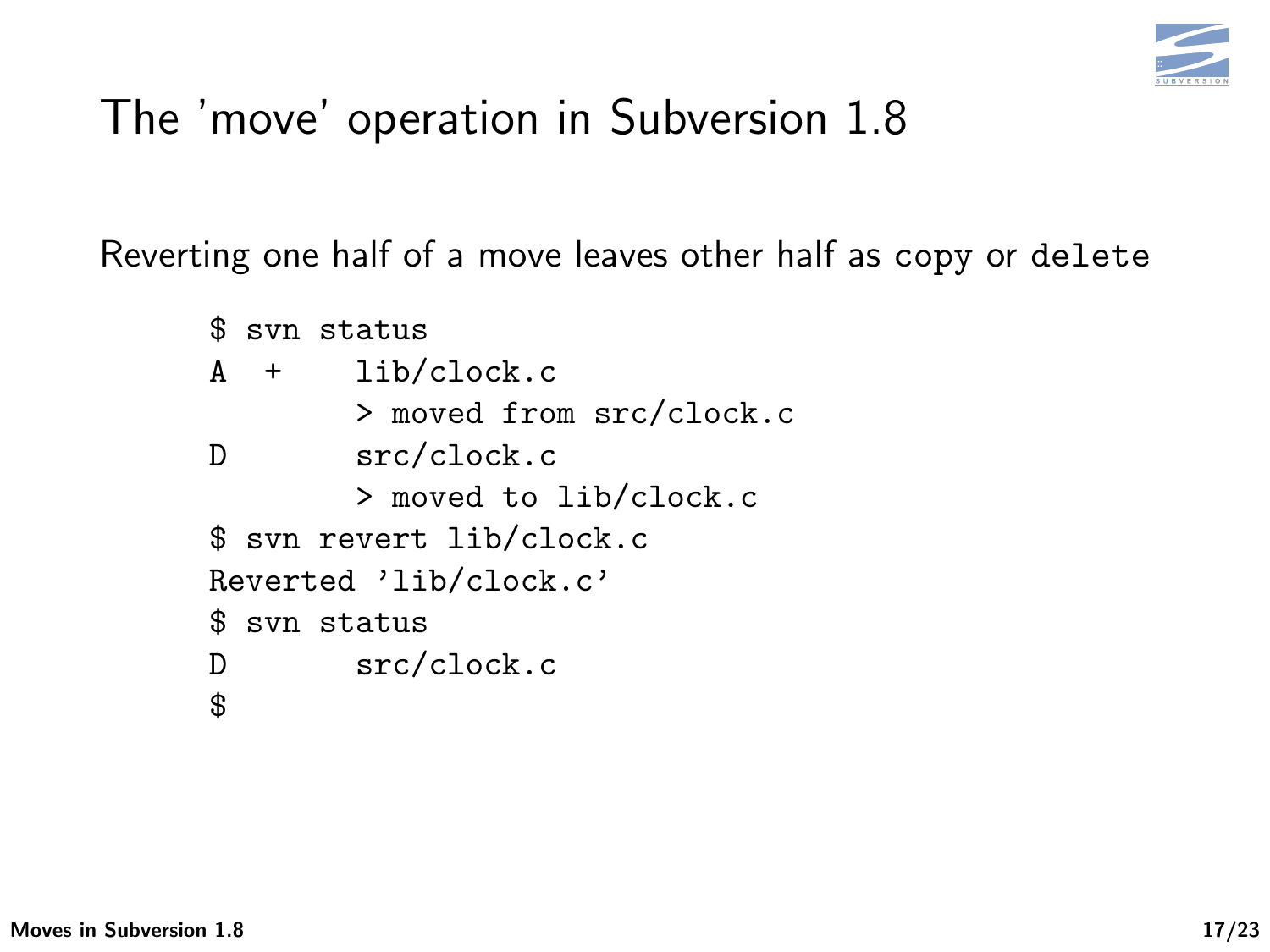

## Changes in tree-conflict handling

Tree conflicts involving local moves are labelled correctly:

```
$ svn status
A + core/clock.c
! C src/clock.c
     > local moved away and edited, incoming delete
Summary of conflicts:
 Tree conflicts: 1
$
```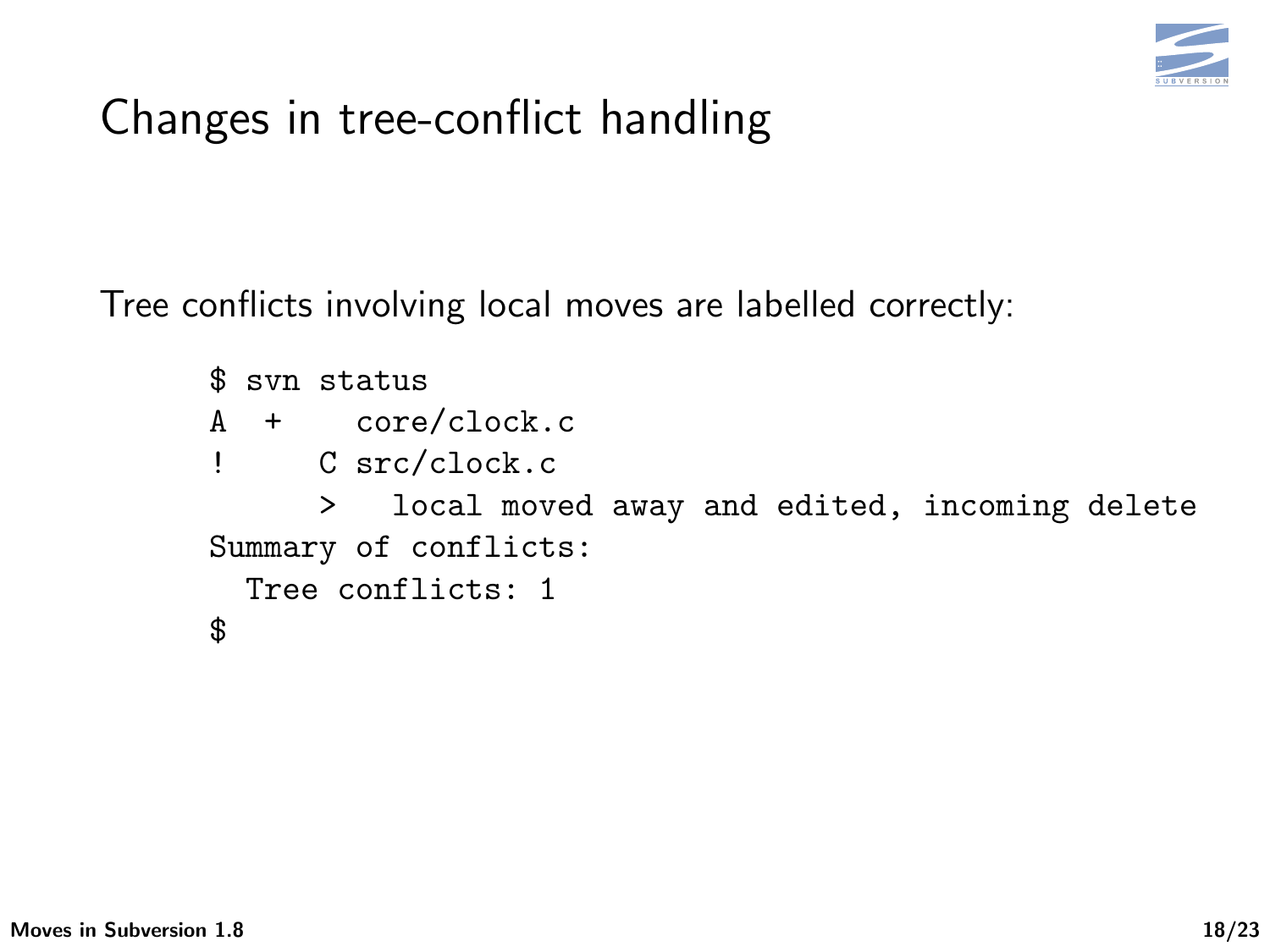

## Changes in tree-conflict handling

Incoming edits follow local moves during update and merge:

```
$ svn status
A + lib/clock.c
       > moved from src/clock.c
D src/clock.c
       > moved to lib/clock.c
$ svn update
Updating '.':
U lib/clock.c
Updated to revision 42.
$
```
In 1.7 this was a "local delete vs. incoming edit" conflict.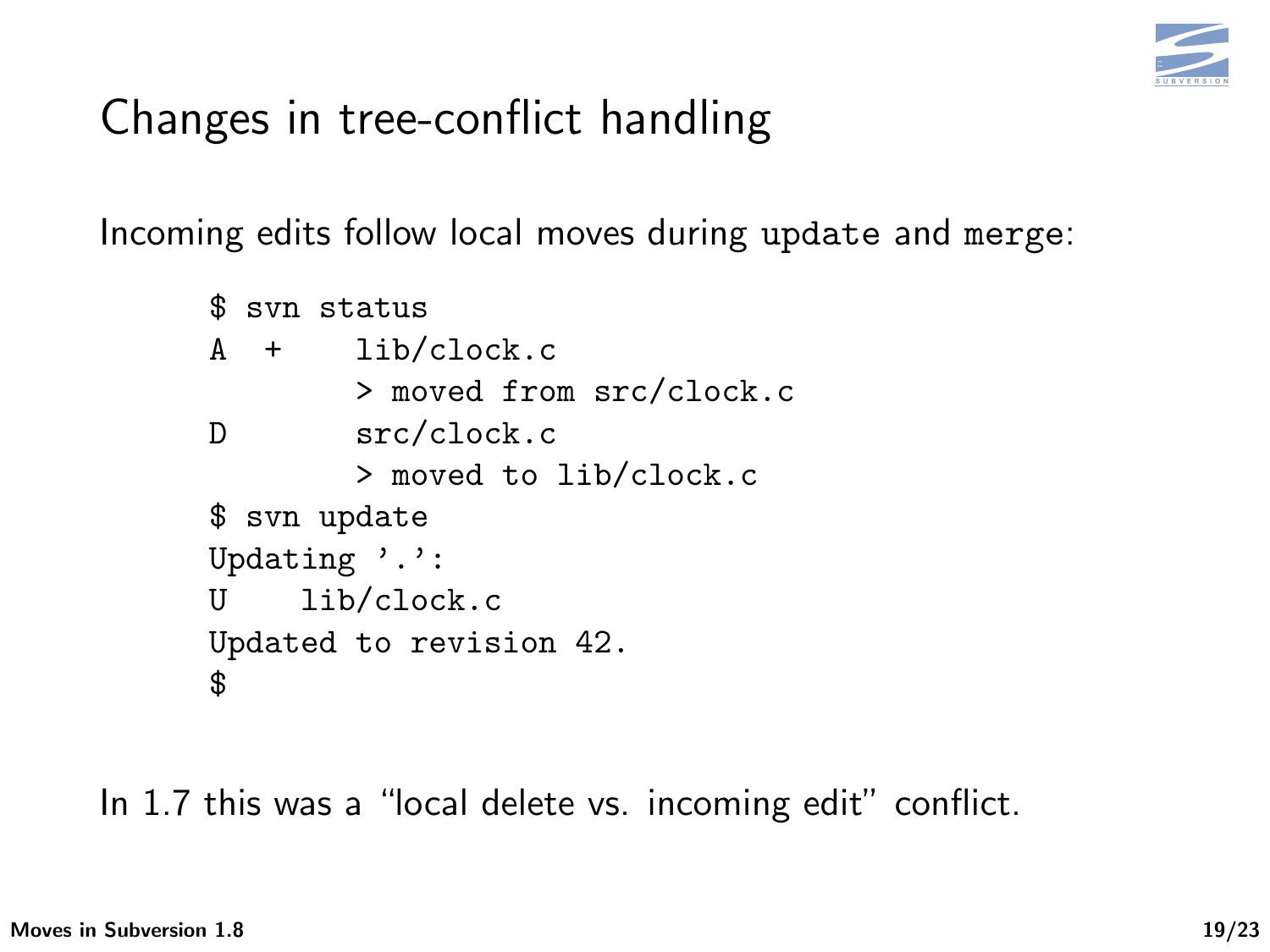

## Changes in tree-conflict handling

update auto-resolves incoming deletions on top of local moves<sup>4</sup> Sally moves clock.c and updates:

|                          |               | \$ syn status                            |  |  |  |  |  |
|--------------------------|---------------|------------------------------------------|--|--|--|--|--|
|                          |               | $A + core/clock.c$                       |  |  |  |  |  |
|                          |               | > moved from src/clock.c                 |  |  |  |  |  |
| D                        |               | src/clock.c                              |  |  |  |  |  |
|                          |               | > moved to core/clock.c                  |  |  |  |  |  |
|                          | \$ svn update |                                          |  |  |  |  |  |
| Updating $\cdot \cdot$ : |               |                                          |  |  |  |  |  |
|                          |               | A lib/clock.c <- Harry's move wins       |  |  |  |  |  |
|                          |               | D core/clock.c <- Sally's move is undone |  |  |  |  |  |
|                          |               | Updated to revision 42.                  |  |  |  |  |  |
| \$                       |               |                                          |  |  |  |  |  |

<sup>4</sup>This change is controversial and may not be released in 1.8.0 [Moves in Subversion 1.8](#page-0-0) 20/23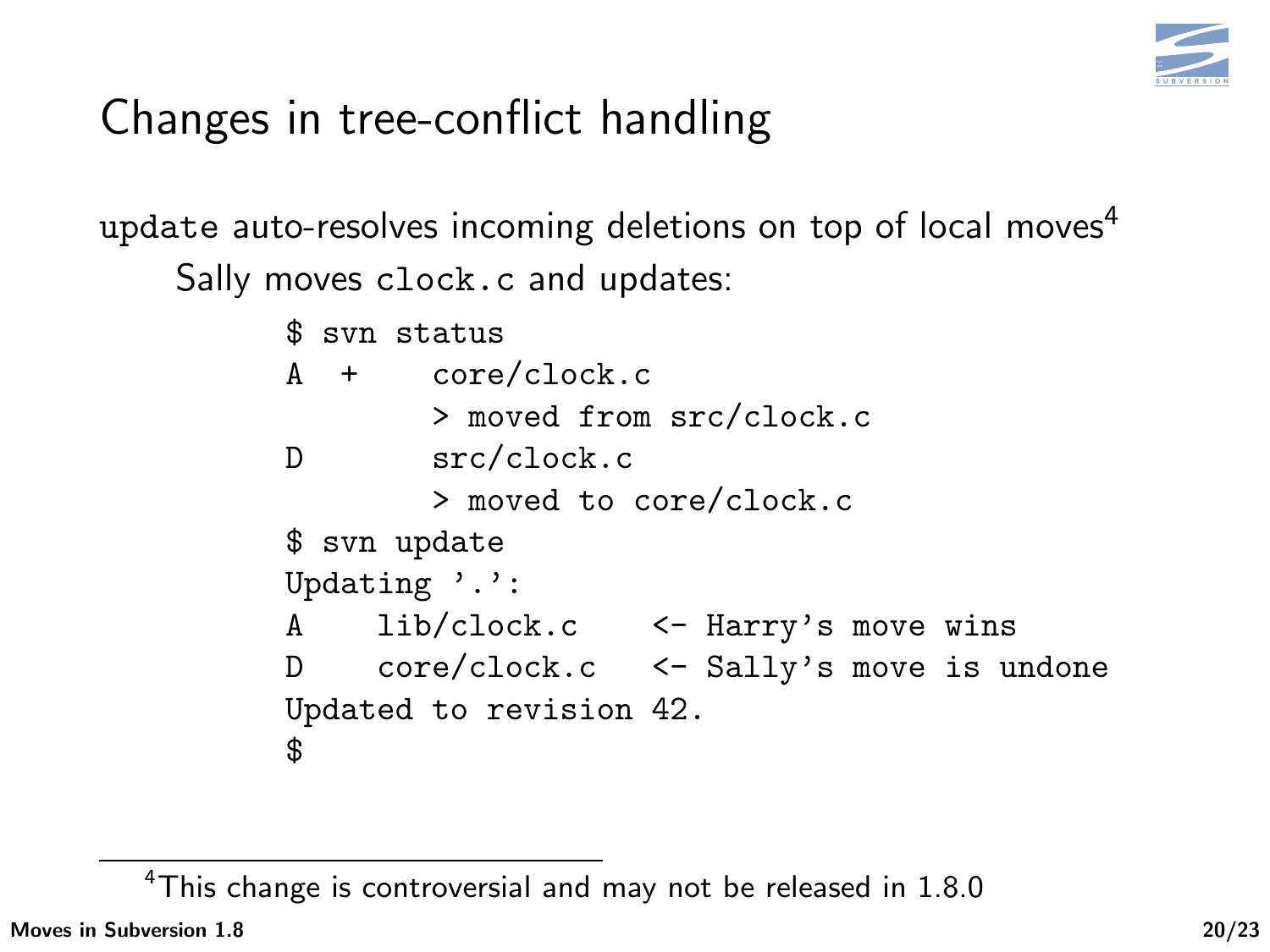

#### Work left to do for 1.8.0 release

- Discuss controversial changes in tree conflict behaviour.
	- Some tree conflicts not flagged anymore  $\Rightarrow$  regression!
	- Enhance svn resolve instead of auto-resolving during update and merge?
- $\bullet$  Make sure nested moves<sup>5</sup> work correctly.
	- Need to fix problems with mixed-revision working copies.

<sup>5</sup> <http://wiki.apache.org/subversion/MultiLayerMoves>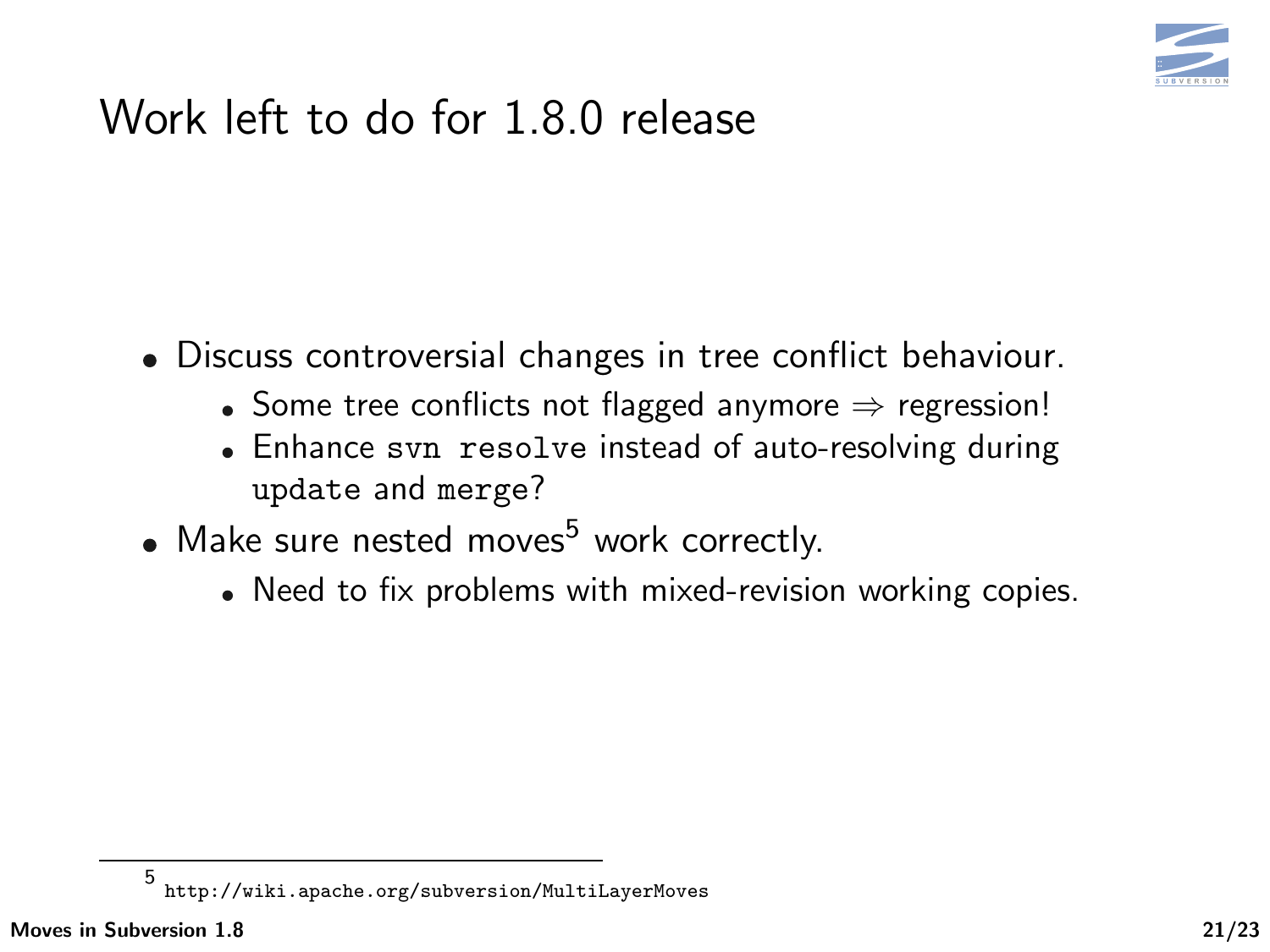

## 1.9.0 and beyond

These are my personal goals and may not reflect goals of the entire user and developer community.

Provide interactive conflict resolution for tree conflicts.

Needs to be **comprehensive**  $-$  handle any kind of tree conflict. Current tree-conflict behaviour harms user productivity. Try to deliver incremental improvements in every 1.x release.

Detect server-side moves during conflict resolution.

Scan revision log for server-side moves?<sup>6</sup> Enhance repository format with information about moves?

6 <http://svn.apache.org/repos/asf/subversion/branches/moves-scan-log/BRANCH-README>